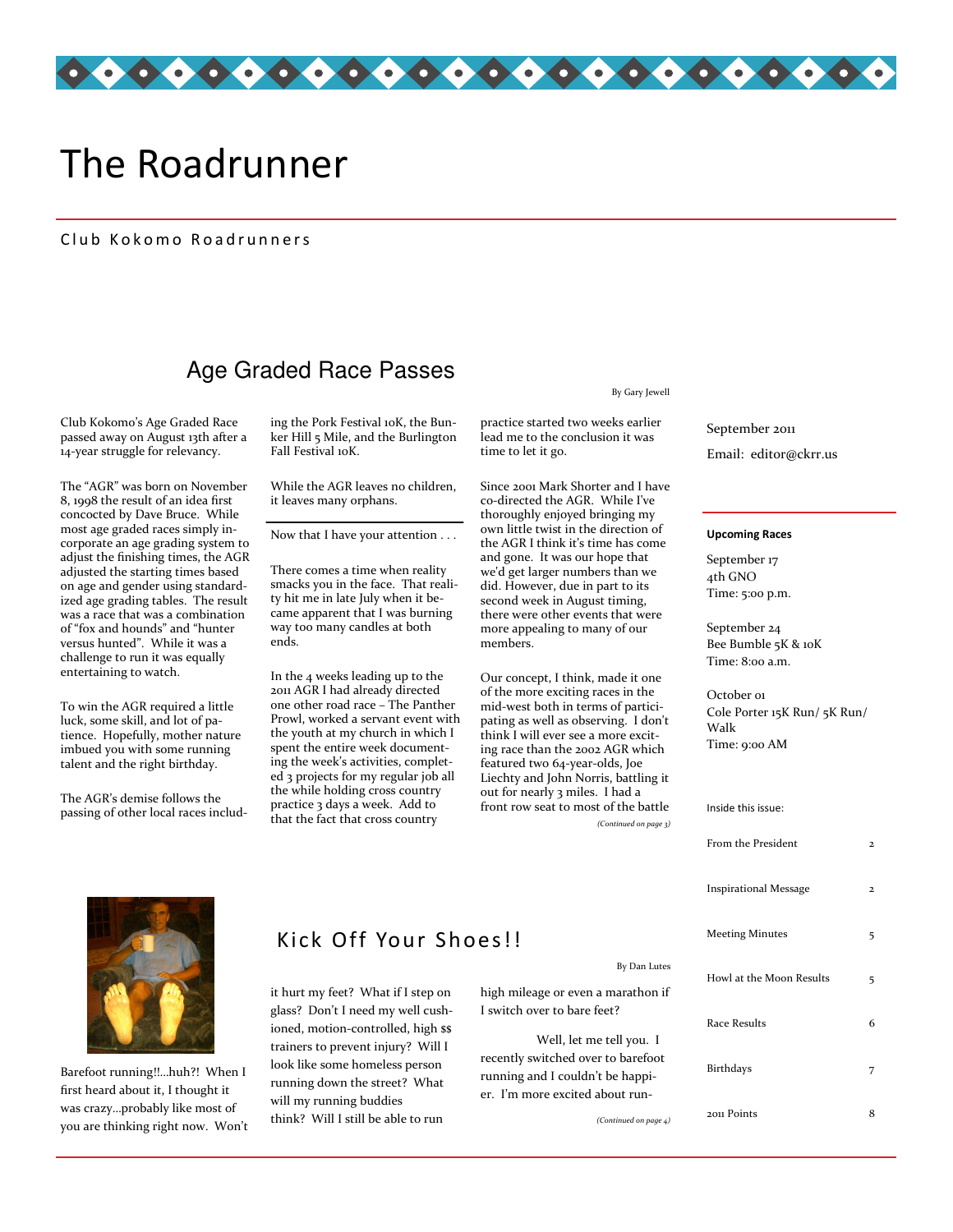

# From the President

By Rebekah Monroe



This year's Girls Night Out is finally off and running...it was a slow start getting the race in motion but just like the law of inertia, once set in motion it will remain in motion. GNO is taking on the K.I.S.S. theme this year by "keeping it sweetly simple" to limit costs in order for us to donate the most race day proceeds to a local charity that caters to low income families in the community. But don't fret because all those registered by September 8th will receive a traditional cute and trendy GNO t-shirt and a great

race day tote with some sweet treats peppered throughout :-) We will have trophies and a sweet gift for the overall run and walk finishers plus awards to top three in each age group as well. This year we will continue with the little girls fun run aka "Little Sweetie Sprint" which will begin @ 4:45 pm. The Zumba after party will be the highlight of the evening which will be graciously hosted by the YMCA beginning at 6:30 in the gym. This year's Girls Night Out will be held Saturday, September 17th with registration from 3-4:30pm located inside the newly renovated YMCA, Downtown Kokomo, 200 N. Union Street. Also we have revamped the course to include the newly added portion of the walk of excellence creating a more scenic and challenging route. Don't wait get registered today!

2011 YMCA Jack-o-lantern jog will be held Saturday October 29th beginning at 9am from the YMCA located in Downtown Kokomo. The YMCA will also be offering a training program beginning September 12th in conjunction with the 5K. The program will cater to all fitness

levels and provided training tips, training schedule, weekly groups walk/runs and cross training options with complete access to the YMCA facility. Come in the Y today and get signed up and further details on the program.

TEAM METZ!!! In its inaugural year "Team Metz" raised over \$150,000 for Riley's Children's Hospital. But not only a fundraiser, "Team Metz" recruited over 60 individuals cloaked in the traditional lime green team t-shirt that participated in the 2010 Monumental Marathon and 1/2 Marathon in Indianapolis. Team Metz is at it again this year wanting to focus more on recruiting as many as possible to participate in the Indianapolis Monumental Marathon and 1/2 Marathon. Signing up with "Team Metz" will get you a complimentary classic lime green t-shirt and \$10 off the cost of the race if registered by Oct 31. If you are interested in becoming part of t"Team Metz" please contact me at rebekah.a.monroe@gmail.com and put "Team Metz" in the subject line.

# Inspirational Though of the Month From your club chaplain

Do you have a GPS device in your car? Has it ever sent you to a road that doesn't exist or the wrong place? Does it ever lose its signal just when you need it the most?

We can think of the Bible as our unfaltering EPS. That's Eternal Positioning System. God has "programmed" it perfectly reliable. Its signal strength never fades, but we must consult it. Those who pridefully trust in their own understanding will find themselves spiritually lost and, perhaps, not willing to admit to that fact.

**Proverbs 3:5** 

**New International Version (NIV)** 

**5 Trust in the LORD with all your heart and lean not on your own understanding;** 

2 Timothy 3:16

**New International Version (NIV)** 

<sup>16</sup> All Scripture is God-breathed and is useful for teaching, rebuking, correcting and training in right**eousness;**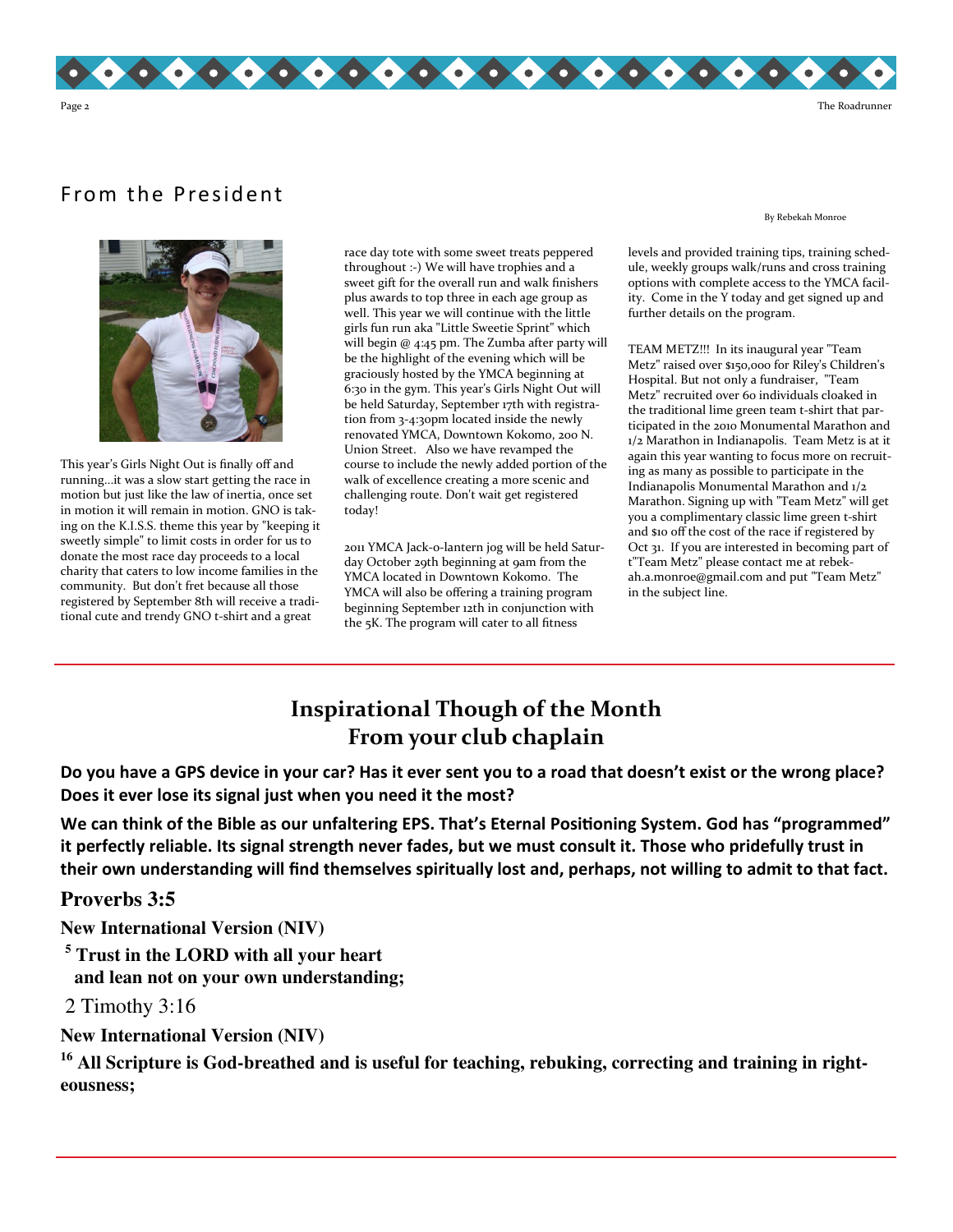

## AGR continued

as I was rapidly gaining on both of the leaders. Unfortunately, I ran out of time as Joe claimed a: 06 win - the second closest in the 14 year history of the AGR.

I think my favorite AGR, though, was this year. About a week prior to the race I texted Brittianni Gillem and told her I thought her grandfather, Gary Callahan, was going to win. True to form Gary C. closed out AGR history with a win. A couple hours later I received a text from Brit: "My grandpa rocks!"

I do have some regrets about the passing of the AGR because I think it has some potential. A couple years ago Terry Townsend suggested promoting it as a "state masters championship". That's an intriguing idea considering that 31 years ago we had a state 10K championship here – the Wendy's Hot & Juicy 10K.

Simply put, I can't do it any more. I just don't have the time.

A couple AGR facts: Course Record: Joe Rangel, 2009, 28:10 Oldest Winner: Joe Liechty, Age 66 Youngest Winner: Jarred Hall, Age 12 Oldest Runner-up: Joe Liechty, Age 69 Youngest Runner-up: Matt Grider, Age 10 Closest Margin of Victory: 1998, Kyle Cartheaser over Chad Salinas, 0:05 Widest Margin of Victory: 2009, Joe Rangel over Waverly Neer, 2:29

| Most Wins: |                 |             |                                  |                       |                        |                         |                |
|------------|-----------------|-------------|----------------------------------|-----------------------|------------------------|-------------------------|----------------|
|            | Joe Rangel - 3  |             |                                  |                       |                        |                         |                |
|            |                 |             | Kevin Foregrave - 2              |                       |                        |                         |                |
|            | Gary Jewell - 2 |             |                                  |                       |                        |                         |                |
|            | Joe Liechty - 2 |             |                                  |                       |                        |                         |                |
|            | Year<br>1998    | 1.<br>2.    | Kyle Cartheaser<br>Chad Salinas  | Age<br>17<br>16       | Time<br>30:14<br>30:19 | Split<br>21:59<br>22:19 | Margin<br>: 05 |
|            | 1999            | 1.<br>2.    | Kevin Forgrave<br>Jeremy Schmidt | 32<br>24              | 29:11<br>31:17         | 20:26<br>21:17          | 2:06           |
|            | 2000            | 1.<br>2.    | Gary Jewell<br>Scott Colford     | 38<br>30              | 30:40<br>31:37         | 21:55<br>21:37          | :57            |
|            | 2001            | 1.<br>2.    | Kevin Forgrave<br>Margaret Drew  | 33<br>47              | 29:14<br>29:51         | 20:44<br>27:36          | :37            |
|            | 2002            | 1.<br>2.    | Joe Liechty<br>Gary Jewell       | 64<br>40              | 29:36<br>29:42         | 27:21<br>22:12          | : 06           |
|            | 2003            | $1$ .<br>2. | Jarred Hall<br>Jimmy Jackson     | 12 <sup>°</sup><br>17 | 30:01<br>30:12         | 24:16<br>21:57          | :11            |
|            | 2004            | $1$ .<br>2. | Joe Liechty<br>Carla Yerkes      | 66<br>44              | 28:59<br>29:19         | 27:14<br>26:19          | : 20           |
|            | 2005            | 1.<br>2.    | Gary Jewell<br>Carla Yerkes      | 43<br>45              | 29:53<br>30:13         | 22:53<br>27:28          | : 20           |
|            | 2006            | 1.<br>2.    | Heather Weber<br>Matt Grider     | 35<br>10              | 29:06<br>29:48         | 23:51<br>25:48          | :42            |
|            | 2007            | $1$ .<br>2. | Doug Balogh<br>Joe Liechty       | 55<br>69              | 28:34<br>29:06         | 24:04<br>28:06          | :32            |
|            | 2008            | 1.<br>2.    | Joe Rangel<br>Byron Bundrent     | 59<br>48              | 28:15<br>29:58         | 24:45<br>23:58          | :32            |
|            | 2009            | 1.<br>2.    | Joe Rangel<br>Waverly Neer       | 60<br>17              | 28:10<br>30:39         | 24:55<br>24:39          | 2:29           |
|            | 2010            | 1.          | Joe Rangel                       | 61                    | 29:01                  | 26:01                   | 1:13           |

 2. Gary Callahan 62 30:14 27:29 2011 1. Gary Callahan 63 29:38 27:08 1:32

2. Byron Bundrent 51

# Trophies Neede d

#### Dear Runners and Walkers!

A new school year has begun and so has our running club. The enthusiasm is still high when the kids know they will receive a medal or trophy for running! You have all been very gracious and giving but I'm asking you to dig deep and look through all those boxes and shelves in your house for trophies or medals. Ask yourself who benefits more from those awards, a child whose smile lights up the room when he receives that trophy or medal, or your shelf in the house? If you can give one or more of your awards for this special program, please drop them off at Maple Crest Middle School, bring them to the fun mile run on Wednesday, or look for me at one of the Saturday runs! Also, I only need trophies that do not have the year on the trophy or medals that do not have engravings on the

By Vicki Boles

back. I will peel the label off the front and put their name on the trophy. If anyone has sponsored a race or activity that used trophies and medals and would like to donate the leftovers, please let me know!

Thank you for your continued support!

Vicki Boles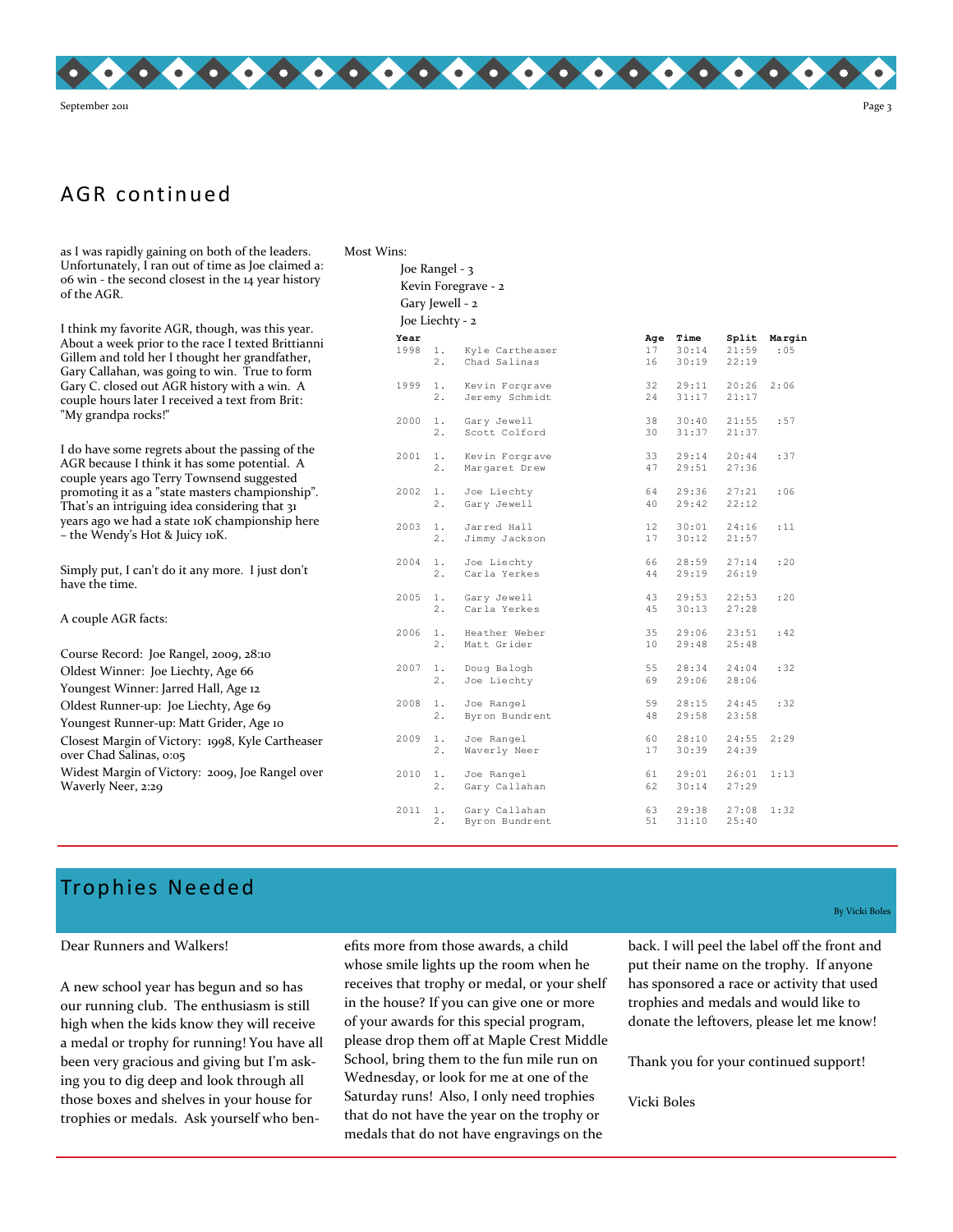

### Barefoot Running continued

ning right now than I've been in a very long time. And yet, I'm still only running about 3 miles a week and then only at an 11 min/mile pace. That's right it's a very SLOW transition. Doesn't sound too appealing yet, huh? I had tried adopted the Chi Running technique a couple of years ago, which in some ways is similar, so barefoot seemed like the next logical step. And now, my feet and legs feel great and my chronic hip/hamstring/sciatica thing finally cleared up as well. I finally feel like I'm running the way my body was designed to run. And really, I'm not trying to convince you to do it, but rather just tell you about my experience.

 Barefoot running requires much more than simply kicking off your shoes (as the title would suggest). It involves completely changing your running style which, depending on your current form, could be very drastic indeed. Most of us are heel strikers and overstriders when running shod (in shoes). When one switches to barefoot, you "automatically" begin landing on the ball of your foot first…and why, you ask...because it hurts like  $#@$\%$  to land on your heel when you're barefoot! By running in shoes for years, our heels (and feet) have been allowed to run sloppy without "feeling" the ground as we run. This causes us to over-stride which leads to all kinds of other problems and injuries to our knees, tendons, hips, backs, you name it. About two-thirds of all runners will be injured each year due to poor running form which, conventional wisdom leads us to believe, is simply an over-use injury to our already injury-prone musculoskeletal system. WRONG, when we pound the pavement, because we can, in overly padded shoes, we run with bad form and wind up hurting ourselves without knowing it, until it is too late. We need to learn to run more gently.

barefoot running has been anything but smooth. I started off slowly enough (I thought)



back in early May with some Vibram 5-Fingers (toe shoes) and very gradually alternated between Vibrams, barefoot, and regular trainers. But I quickly ended up learning two of the most important acronyms of barefooting: TMTS (Too Much

Vibram 5-Fingers

Too Soon) and TOFP (Top Of Foot Pain). I went limping into my doctor's office, and one expensive MRI later, I had a diagnosis of "Stress Response" in the 2nd metatarsal and was told no running for 6 weeks and walking only in "very stiff soled shoes." I was dangerously close to believing that my initial gut reaction had been right…barefoot running is crazy and dangerous… but then, I did some research. Duh…maybe I should have done that BEFORE I injured myself. With my foot propped in the chair, I began to read "Born To Run" by Chris McDougall, and it changed my life. Needless to say, this was not only a great story, but it was a real eye-opener and led me to three other books and many great websites on barefoot running.

#### Q: So what was my big mistake?

A: I wasn't running barefoot!

 I was running with bad form, and too far, in shoes which offered minimal or no support, and at the same time insulated my feet from feeling the ground. This lack of feeling, allowed me to run almost completely up on the balls of my feet, without allowing my heel to gently "kiss" the ground before lift-off. The only

right way to do this transition is by truly going barefoot…that's right, NOTHING on your feet. If you run in Vibrams, or Nike Frees, or running sandals, then you are not, by definition, barefoot. This is known as minimalist running, which is fine (for some), but you first need to develop your form in just your bare feet. Then, and only then, if necessary, due to weather or other conditions, should you use the minimalist shoes. The soles of your feet are the two best coaches you could have and they will "talk" to you. They will hold you back and limit you from doing the wrong thing, if you "listen" to them. And lastly, you must ramp VERY, VERY slowly. Run only every other day in the beginning, and start with only a hundred yards or so.

 I don't have the space to lay out a training schedule here, but suffice it to say, you will significantly reduce your mileage and slow your speed in the beginning. And slow is an understatement…you must first learn to stand (on gravel and other surfaces), and then walk, and then run. My first week or so was spent standing in my gravel driveway before I even started walking. But honestly, I'm happy with my one mile a day, three times a week, at my 11 minute pace. All my time/pace/race goals are out the window right now, but I believe I will eventually meet and even surpass my previous fitness level. But for now, no goals…I'm just enjoying running like a kid again! And so, if you decide to give this a try, PLEASE don't let this be the only article you read on barefoot running. There are several great books and websites out there (email me at dlutes1@irf.com if you want more info).

 In the end, there is something really cool, and cathartic, about starting all over. And running…simply…the way God designed us to run…barefoot.

With all that said, my transition to

### Seeking Newsletter Editor for 2012

Due to increasing demand on my time from several different areas, it is becoming more and more difficult to complete the newsletter on time. The newsletter is put together using Microsoft Publisher or similar software. If you have interest in this area and would like to know more about what it takes to complete the newsletter each month please email me ckrr.newseditor@att.net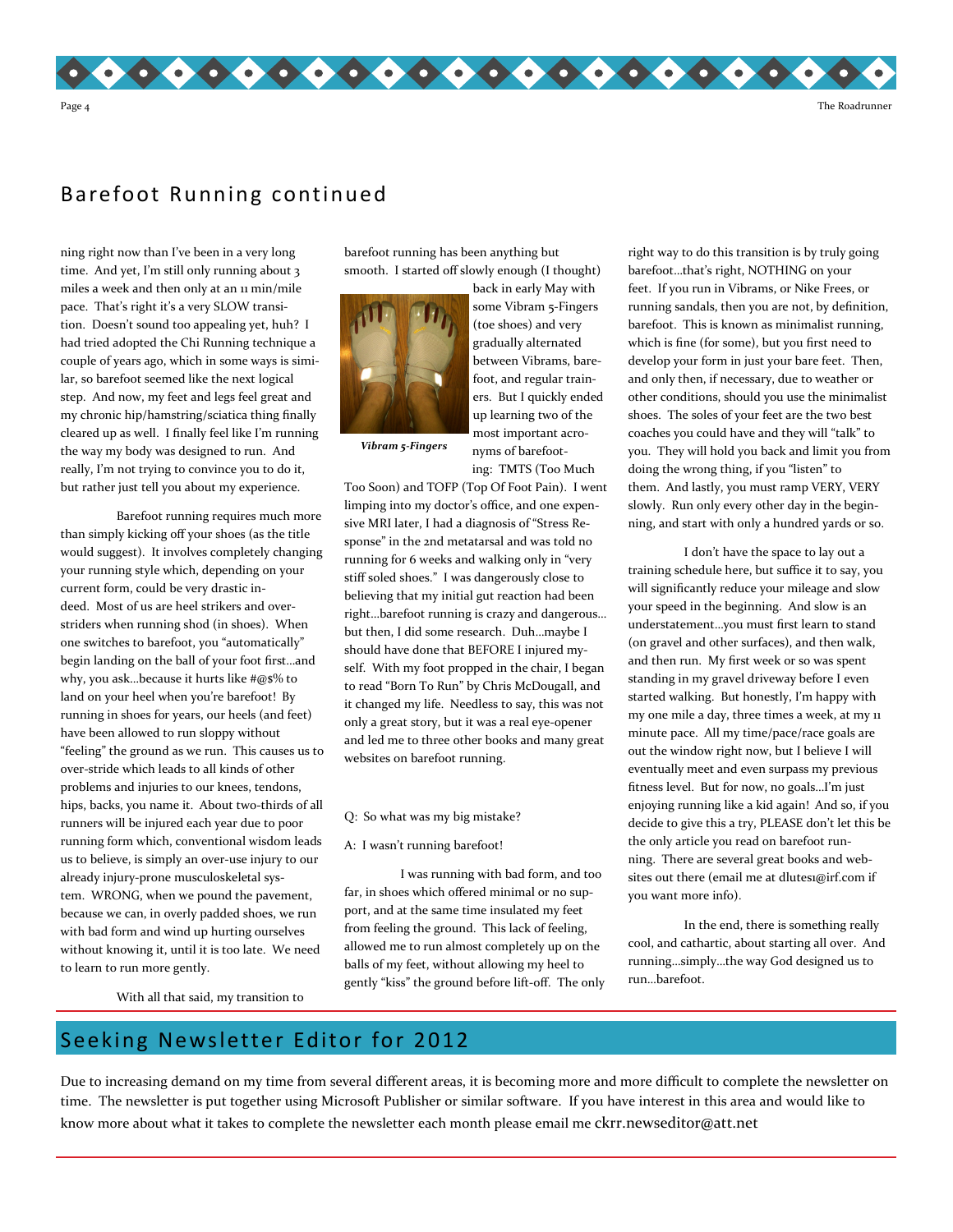

# Club Kokomo Meeting

Aug 8, 2011 6PM atYMCA

1. Welcome by President Rebekah Monroe

2. Opening prayer

3. Brief financial report by Treasurer Mark Shorter

4. Race Director reports

 a. Age Graded- only 33 have registered for Saturday's race. Mark announced that due to several factors especially lack of growth of the race, this year's 14th Age graded will be the last. Since this race raised money for the the scholarship fund, Mark suggested that perhaps the monies raised from the New Year's Eve race be split between the Scholarship fund and Coyote Kids. Also discussed was better promotion of the Club Kokomo's Scholarships.

b. Cam Race for Shelter Race is Aug 20 Dana Neer is race director.

 c. Girls Night Out Sept 17 -The board approved that 50% of the profit be given to Strong Kids Campaign of YMCA. Chairperson Rebekah Monroe suggested we use the YMCA for registration, awards area, etc. It was also suggested that we use the Jack-o-Lantern jog course. Rebekah will check on these items. She hoped to have the entry form within the week.

5. Old Business-Check from Kokomo Symphony has not been received.

6. Request for use of equipment

 a. Gilead House Sept 3 at 9Am Charlie Skoog would be Club Member in charge of equipment. Form and Check was received. Use of equipment was approved.

 b. Cole Porter Oct 1 at 9AM Charlie Skoog will be Club Member in Cahrge of Equipment. Form has been received and check will be mailed to Club Treasurer. Use of Equipment was approved.

7. Jack-o-Lantern Jog Oct 29 Rebekah Monroe spoke briefly about needing volunteers and may need to use the club's equipment. 8. Patty Weitzel volunteered to be the Club Kokomo Facebook administrator.

Meeting adjourned at 7:02 PM

Those attending were Patty Weitzel, Dan Coughlin, Diana Brown, Rebekah Monroe, Vicki Boles, Charlie Skoog, Earl Strong, and Mark Shorter.

# Howl at the Moon Results

**21st Annual Howl at The Moon 8 Hour Ultra August 13th, 2011** 

| Scott Colford (Overall Winner) 56.93mi. |       |
|-----------------------------------------|-------|
| Phil Rozzi                              | 41.98 |
| Roxane Burrous                          | 35.40 |
| Kim Anderson                            | 34.90 |
| David Hughes                            | 33.90 |
| <b>Jim Burrous</b>                      | 27.82 |
| Jeanie Townsend                         | 23.03 |
| Gregory Townsend                        | 20.24 |





Carla Knapp at AGR Gary Callahan — AGR Overall winner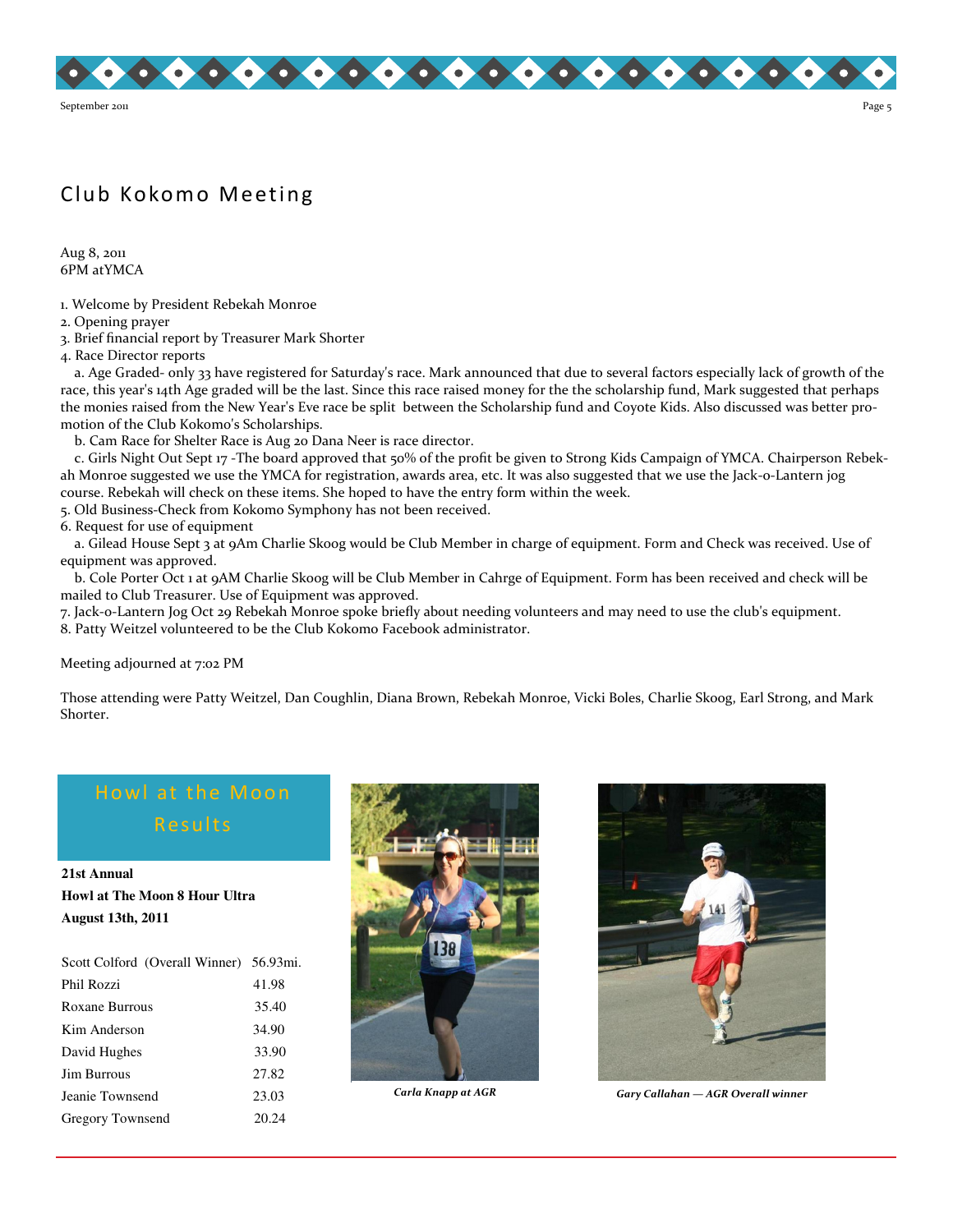

# Race Results

2011 Norris Insurance 5K Saturday, August 06, 2011 Converse, IN

1: BJ Needler 15:47 2: Josh Neideck 16:33 3: Mark Massengill 16:52 4: Scott Colford 16:56 5: Kory Kennedy 17:19 6: Joshua Hughes 17:30 7: Parker Jones 17:46 8: Austin Elliott 18:09 9: Christian Daugherty 18:58 10: Byron Bundrent 19:14 11: Jordan Ousley 19:18 12: Waylon Coulter 19:22 13: Ryan Horner 19:26 14: Chris Lasley 19:42 15: Heather Weber 19:52 1st Female 16: Thomas Slaughter 20:15 17: Ben Norton 20:17 18: Kenny Slaughter 20:39 19: Nash Flanagin 20:48 20: Jace Martin 20:53 21: Caleb Derby 20:56 22: Gary Callahan 20:56 23: Madeline Cramer 21:14 24: Kenny Bennett 21:17 25: Jerry Long 21:27 26: Riley Carter 21:39 27: Jacob Evans 21:43 28: Kevin Roorbach 21:51 29: Phil Rozzi 21:59 30: Nate Linna 22:01 31: Grant Harbaugh 22:14 32: Carly Jones 22:15 33: Riley Orrell 22:17 34: Rinn Evans 22:17 35: Adam Lyons 22:28 36: Jon Hullinger 22:28 37: Eric Mathew 22:31 38: Reagan Ritchie 23:33 39: Cara Love 22:39 40: Andy Billheimer 22:39 41: Gerriff Taylor 22:40 42: John Kirkmeyer 22:45 43: Caleb Young 22:45 44: Kurtis Rangel 22:47 45: Abram Rodrigues 22:50 46: Justin Jones 22:52 47: Tristan Babbitt 22:52 48: Gina Jakubowicz 22:55 49: Bruce Shanks 23:06 50: Larry Emmons 23:18 51: Josh Edgington 23:21 52: Jeremiah Munsell 23:24 53: Danny Nalley 23:24 54: Andrew Tucci 23:31 55: Joel Garverick 23:33 56: Gavin Jones 23:34 57: Kristi Reprogle 23:34 58: Tabitha Vermillion 23:37 59: Ethan Cramer 23:38 60: Jacob Hochestetler 24:00 61: Brittiani Gillem 24:00 62: Chris Edgington 24:04 63: Mark Shorter 24:11 64: Derek Gibson 24:23 65: Shanann Nenhonse 24:47

66: TA Weber 24:27 67: Austin Daugherty 24:28 68: Brennan Butche 24:32 69: Landon Morris 24:37 70: Thomas Linna 24:39 71: Earl Strong 24:39 72: David Miller 24:44 73: Mike Daugherty 24:46 74: Alisha Sweet 24:47 75: Ben Puffer 24:59 76: Hannah King 25:00 77: Connie Gamble 25:01 78: Mike Deardorff 25:05 79: Bill Barnett 25:05 80: Kim Lee 25:15 81: Ken Swinehart 25:18 82: Ryan Purvis 25:30 83: Mike Schoenradt 25:31 84: Brittany Berry 25:32 85: Levi Graff 25:33 86: Michael Graham 25:36 87: Brandon Pace 25:38 88: John Peters 25:39 89: Codie Voland 25:45 90: Jordan Edgington 25:47 91: David Ridenour 25:51 92: Terry Jones 25:55 93: Stacy Bettegnies 26:01 94: Melissa Goad 26:08 95: Cindy Stone 26:15 96: Katelyn Singer 26:20 97: Anna Dollens-Rangel 26:27 98: Joe Rangel 26:32 99: Chris Butche 26:33 100: Jeff Cramer 26:39 101: Cara McKellar 26:42 102: Samuel Bettegnies 26:48 103: Linsie Middleshorm 26:59 104: Jami Maynus 27:08 105: Tonya Newhouse 27:08 106: Vernon Keller 27:24 107: David Hughes 27:24 108: Steve Williams 27:30 109: Billy Stanton 27:46 110: Mark Eads 28:03 111: Aaron Travis 28:05 112: Greg Sullivan 28:06 113: Trish Miller 28:23 114: Stan Shuey 28:31 115: Preston Abbott 28:36 116: Scott Deyoe 28:40 117: Russ Hovermale 29:04 118: Josh Downing 29:20 119: Austin Anderson 29:26 120: Nick Herrera 29:34 121: Cavan Williams 29:45 122: Brendyn Rogers 29:49 123: Stan Riblen 29:50 124: Christina Deyoe 29:55 125: Doug Mankell 29:59 126: Rhenda Acton 30:02 127: Stacy Henderson 30:08 128: Vickie Boles 30:26 129: Terry Watson 30:30 130: Mark Hovermale 30:34 131: Christina Konopa 30:52 132: Faith Mooney 30:52 133: Emily Duquaine 30:52 134: Robin Cole 30:58 135: Joyce Pennycoff 31:07

136: Camden Jones 31:28 137: Travis Barnes 31:32 138: Bruce Savage 31:37 139: Justine Eads 31:55 140: Bill Menges 32:20 141: Dawn Gordon 32:40 142: Jeff Gordon 32:40 143: Michelle Leak 33:11 144: Danielle Glass 34:15 145: Ricke Stucker 34:16 146: Rose Clem 34:27 147: Tracy Brown 34:31 148: Gradyn Rogers 34:55 149: Charlie Skoog 35:05 150: Luke Leckron 35:15 151: Lisa Nilson 35:46 152: Randi Jones 35:50 153: Cindy Coulter 36:03 154: Ken Huston 36:08 155: Laura McGrain 36:13 156: Bob Cupp 36:26 157: Michelle Maddix 36:52 158: Melinda Conway 38:39 159: Allie Conway 38:39 160: Garry Conway 38:39 161: Nate Williams 40:42 162: Leslie Lynn 42:55 163: Sue Keller 43:05 164: Dennis Marlow 44:57 165: Carol Savage 45:17 5K Walk

1: Vincente Lorenz 27:20 2: Mary Miller 31:40 1st Female 3: Olina Miller 35:46 4: Tony Lorenz 37:13 5: Jim Gross 37:54 6: Rick Spencer 39:03 7: Kathy Snyder 39:10 8: Richard Kerkhof 39:17 9: Ray Jean Swinehart 39:25 10: Lisa Wolfgang 40:11 11: Marsha Daugherty 41:38 12: Robin Michael 42:25 13: Jayne Stucker 44:09 14: Jean Heflin 44:11 15: Mary Lou Rutherford 44:38 16: Janice Clemons 44:42 17: David Linna 44:57 18: Tammi Linna 45:47 19: Mark Linna 45:49 20: John Harbaugh 45:50 21: Angela Lorenz 47:14 22: Faith Madison 47:19 23: Connie Studebaker 51:01 24: Ron Conway 51:43 25: Mary Agness 51:43 26: Susan Miller 52:08 27: Bethany Miller 1:00:40 28: Amber Cart 1:00:40 29: Makala Jackson 1:02:45 30: Christina Miller 1:06:37 31: Triteny Washington 1:06:44 32: Amalia Miller 1:06:45 33: Lisa Cart 1:06:46 Kids Fun Run

#### 1: Brendyn Rogers 4:52 2: Tyshon Gregory 5:07 3: Joshua Reprogle 5:20

4: Abby Strange 5:27 1st Female 5: Mathew Strange 5:29 6: Danny Nally 5:41 7: Grandyn Rogers 5:45 8: Thomas Nalky 5:47 9: Alex Leckron 9:41

Run for Shelter 5K Saturday, August 20, 2011 Oakbrook Valley, Russiaville

1: Kory Kennedy 17:42 2: Scott Colford 18:14 3: Parker Jones 18:20 4: Joshua Hughes 19:03 5: Ben Norton 20:54 6: Heather Weber 21:25 7: Gary Callahan 22:03 8: Minh Pham 22:15 9: Jon Hullinger 23:16 10: Jordan Edgington 24:40 11: Lori Warking 25:33 12: Kelly Wright 25:44 13: Carlos Delangel 25:52 14: Kim Lee 25:54 15: Earl Strong 25:55 16: Mike Daugherty 25:58 17: Michael Graham 26:18 18: Carly Jones 26:33 19: Ken Swinehart 27:11 20: Cindy Stone 27:26 21: Unknown Runner 27:34 22: Thom Pemberton 27:35 23: Unknown Runner 27:49 24: Joseph Rangel 27:52 25: David Emry 28:05 26: Terry Jones 28:06 27: T.A. Weber 28:15 28: Brendyn Rogers 28:16 29: Anna Rangel 28:22 30: Unknown Runner 28:24 31: Erin Knepley 28:30 32: Cara McKellar 28:37 33: Michelle Clendenning 28:49 34: Nikki Frazier 28:53 35: Ryan Butcher 28:58 36: Katie Lawson 29:03 37: John Peters 29:09 38: Daniel Phillips 29:14 39: Stan Shuey 29:45 40: Jerry Meiring 29:53 41: Carla Knapp 29:57 42: Jeff Ladow 30:06 43: Melissa Carroll 31:19 44: Alice Bowers 31:37 45: Birdette Gaskin 31:40 46: Ray Tetrault 31:53 47: Allyson Jewell 32:18 48: Kristen Pate 32:21 49: Robin Tetrault 32:41 50: Marti Sholty 32:56 51: Unknown Runner 33:23 52: Unknown Runner 33:23 53: Robin Cole 33:47 54: Vern Graves 33:49 55: Heidi Vint 34:12 56: Doug Mankell 34:17 57: Megan West 34:42 58: Tammi Delph 34:53 59: Sabrina Gilbert 35:01

60: Melissa Kidwell 35:05 61: Angela Butcher 35:12 62: Jennifer Phillips 35:17 63: Brandi Knepley 35:27 64: Ricke Stucker 35:37 65: Gradyn Rogers 35:38 66: Amy Ripley 36:02 67: Gregory A. Townsend 36:22 68: Erika Pate 36:41 69: Vicki Smith 38:37 70: Elizabeth Brown 38:53 71: Amber Longwith 38:56 72: Kim Strunk 39:07 73: Jeannie Townsend 39:13 74: Lisa Metz 39:40 75: Amanda Flick 40:52 76: Will Baxter 41:02 77: Charles Skoog 41:35 78: Marianne Wilson 41:36 79: Jim Carroll 43:02 80: Lauren Carroll 43:03 81: Amy Porter 44:01 82: J.P. Wyman 45:47 83: Jillian Ladow 45:48 84: Madyson Baxter 48:46 85: Amy Baxter 48:47 86: Sophia Wyman 51:18 87: Shelly Wyman 51:20

5K Walk

1: Vince Lorenz 30:34 2: Mary Miller 33:26 3: Liz Zeng 38:20 4: Nicole Ritchey 38:21 5: Rick Spencer 40:00 6: Jerry Lambert 40:11 7: Toney Lorenz 41:40 8: Raye Jean Swinehart 41:43 9: Lisa Wolfgang 42:16 10: Jane Inman 42:49 11: Jeff Detrick 43:56 12: Peggy Obermeyer 44:23 13: Jill Babcock 44:24 14: Anh Lee 44:26 15: Mary Lou Rutherford 47:01 16: Angela Lorenz 47:18 17: Jayne Stucker 48:00

18: Michelle Kennedy 48:49



Byron Bundrent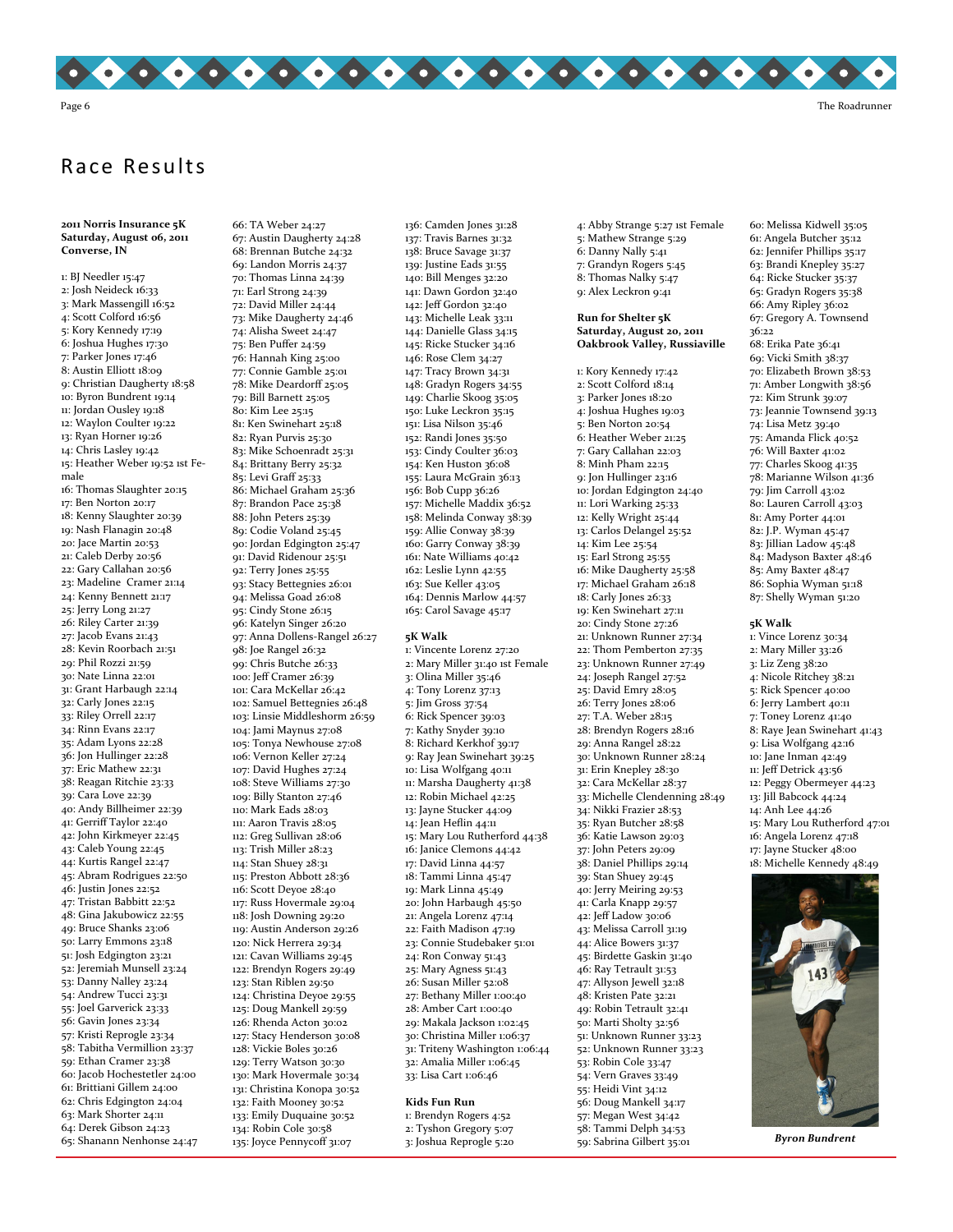

#### Saturday, August 13<sup>th</sup>, 2011 Highland Park, Kokomo, IN 4 Mile Age Graded Run 2011 Club Kokomo Age Graded Races

| Place                   | Name                  | Overall | Start | Split |
|-------------------------|-----------------------|---------|-------|-------|
| $\mathbf 1$             | Gary Callahan         | 29:38   | 2:30  | 27:08 |
| $\overline{\mathbf{c}}$ | <b>Byron Bundrent</b> | 31:10   | 5:30  | 25:40 |
| 3                       | <b>Austin Elliott</b> | 31:45   | 7:45  | 24:00 |
| $\overline{4}$          | Carla Yerkes          | 31:59   | 1:15  | 30:44 |
| 5                       | Kory Kennedy          | 32:02   | 9:30  | 22:32 |
| 6                       | Kristi Reprogle       | 32:12   | 1:30  | 30:42 |
| 7                       | Parker Jones          | 33:13   | 10:00 | 23:13 |
| 8                       | Kenny Bennett         | 33:23   | 5:30  | 27:53 |
| 9                       | Jacob Bradshaw        | 34:14   | 8:00  | 26:14 |
| 10                      | Mark Shorter          | 34:30   | 3:30  | 31:00 |
| 11                      | Eric Mathew           | 34:35   | 5:15  | 29:20 |
| 12                      | John Peters           | 34:40   | 0:45  | 33:55 |
| 13                      | <b>Ben Norton</b>     | 34:41   | 8:30  | 26:11 |
| 14                      | Mark Beals            | 35:05   | 6:00  | 29:05 |
| 15                      | Rosellen Connolly     | 35:19   | 2:00  | 33:19 |
| 16                      | Anna Dollens-Rangel   | 35:27   | 0:45  | 34:42 |
| 17                      | Morgan Humphrey       | 35:31   | 5:45  | 29:46 |
| 18                      | Jeff Cardwell         | 35:32   | 5:00  | 30:32 |
| 19                      | Art Lauer             | 35:33   | 3:45  | 31:48 |
| 20                      | Kathy Murdock         | 35:47   | 00:0  | 35:47 |
| 21                      | Mark Boss             | 35:47   | 7:45  | 28:02 |
| 22                      | Grant Harbaugh        | 35.59   | 8:00  | 27:59 |
| 23                      | Mike Deardorff        | 36:09   | 4:00  | 32:09 |
| 24                      | Kyle Starich          | 36:16   | 8:45  | 27:31 |
| 25                      | Carly Jones           | 36:26   | 6:15  | 30:11 |
| 26                      | Earl Strong           | 36:57   | 4:30  | 32:27 |
| 27                      | Diana Jones           | 37:03   | 7:00  | 30:03 |
| 28                      | Cara McKellar         | 37:10   | 1:45  | 35:25 |
| 29                      | Stan Shuey            | 37:19   | 0:45  | 36:34 |
| 30                      | Aaron Kirk            | 37:27   | 8:00  | 29:27 |
| 31                      | Adam Lyons            | 37.44   | 8:00  | 29:44 |
| 32                      | Robin Tetrault        | 37:52   | 0:30  | 37:22 |
| 33                      | Laurie Ousley         | 38:35   | 1:00  | 37:35 |
| 34                      | Ken Swinehart         | 39:08   | 5:30  | 33:38 |
| 35                      | Paula Kucholick       | 39:29   | 3:00  | 36:29 |
| 36                      | Brad Richmond         | 39:32   | 8:00  | 31:32 |
| 37                      | Vernon Keller         | 39:46   | 3:15  | 36:31 |
| 38                      | Michael Graham        | 40:09   | 6:45  | 33:24 |
| 39                      | Joe Kidd Rangel       | 40:20   | 2:45  | 37:35 |
| 40                      | Vicki Boles           | 40:52   | 0:30  | 40:22 |
| 41                      | Doug Mankell          | 41:29   | 1:30  | 39:59 |
| 42                      | Terry Jones           | 42:18   | 7:00  | 35:18 |
| 43                      | Brendyn Rogers        | 42:31   | 4:00  | 38:31 |
| 44                      | Ray Tetrault          | 43:17   | 4:45  | 38:32 |
| 45                      | Carla Knapp           | 43:46   | 6:00  | 37:46 |
| 46                      | Laura Cook            | 43.51   | 2:15  | 41:36 |
| 47                      | <b>Tracy Brown</b>    | 45:22   | 1:45  | 43:37 |
| 48                      | Ricke Stucker         | 45:55   | 2:30  | 43:25 |
| 49                      | <b>Bob Cupp</b>       | 48:06   | 00:0  | 48:06 |
| 50                      | Joy Avergonzado       | 48:35   | 5:00  | 43:35 |
| 51                      | Charlie Skoog         | 49:54   | 3:15  | 46:39 |
| 52                      | Brian Humphrey        | 51:29   | 10:00 | 41:29 |
| 53                      | Mary Price            | 53:37   | 2:15  | 51:22 |
| 54                      | Sue Keller            | 58:44   | 0:15  | 58:29 |
| 55                      | Patricia Weitzel      | 63:13   | 4:00  | 59:13 |
|                         |                       |         |       |       |

#### 2011 Club Kokomo Age Graded Races Saturday, August 13<sup>th</sup>, 2011 Highland Park, Kokomo, IN

|                         | 5K Walk             |         |
|-------------------------|---------------------|---------|
| Place                   | Name                | Overall |
| 1                       | Amanda Pena         | 35:19   |
| $\overline{\mathbf{2}}$ | Jerry Lambert       | 37.27   |
| 3                       | Kathy Snyder        | 39:24   |
| 4                       | Rick Spencer        | 39.52   |
| 5                       | Raye Jean Swinehart | 39:52   |
| 6                       | Jane Inman          | 40:08   |
| 7                       | Robin Michael       | 42.03   |
| 8                       | Mary Lou Rutherford | 43.32   |
| 9                       | Jean Heflin         | 43.40   |
| 10                      | Jayne Stucker       | 45:17   |
| 11                      | Dan Coughlin        | 55.23   |
| 12                      | Diana Brown         | 55:24   |
|                         |                     |         |

# **Birthdays**

| 9-2 Jane Reid         | 9-20 Caleb Bewley      |
|-----------------------|------------------------|
| 9-3 Deb Cardwell      | 9-20 Nikki McCracken   |
| 9-4 Ron Moore         | 9-20 Tiffany Parr      |
| 9-4 Graysen Neer      | 9-20 Kelsey Weber      |
| 9-6 Anna Dollens      | 9-21 Sophie Frazier    |
| 9-6 Natilee Jones     | 9-21 Todd Marschand    |
| 9-8 Amy Irick         | 9-22 Donald E. Andrews |
| 9-8 Michael Tetrault  | 9-22 Scott Hemmeger    |
| 9-9 Kerrigan Forgrave | 9-24 Austin Frey       |
| 9-9 Anna Kantz        | 9-25 Sam Williamson,   |
| 9-9 Vernon Keller     | Jr.                    |
| 9-9 Kallee Taflinger  | 9-26 Grace Bagwell     |
| 9-10 Kevin Forgrave   | 9-26 Ryan Bagwell      |
| 9-13 Earl Strong      | 9-26 Teresa Barlow     |
| 9-14 Linda Donovan    | 9-26 Lydia Emry        |
| 9-14 Larry Sullivan   | 9-26 Michael Frey      |
| 9-16 Bill Bennett     | 9-26 Holly Hurlburt    |
| 9-16 Emily Riggle     | 9-27 Carly Jones       |
| 9-17 Steve Kilcline   | 9-27 Brady Thompson    |
| 9-17 Sandy Knowland   | 9-28 Scot Hamilton     |
| 9-17 Corey Moore      | 9-28 Devin Shackleford |
| 9-18 Barbara Hobbs    | 9-30 Jeff Hauswald     |
|                       | 9-30 Carrie Lee        |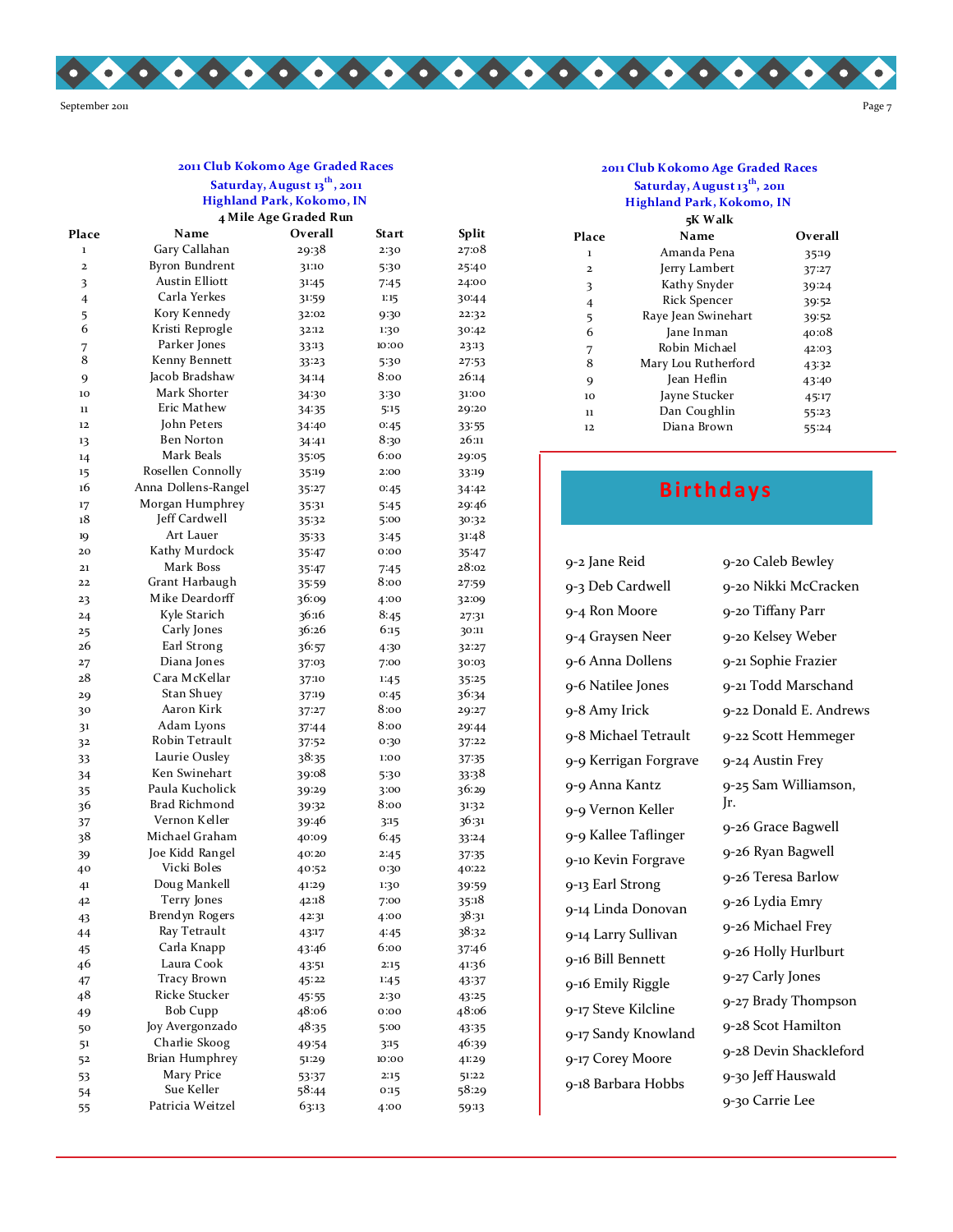

Races included are JN Amboy, Old Ben, Sam Costa, Ultimate, Race for Cure, Rock & Roll, Norris JMP 4, Symphony, Trojan Trot, Greentown, Haynes, Race for Grace, Panther Prowl, Converse, AGR, CAM and any one Ultra, Marathon, Half-Marathon or Volunteer. 10 points are awarded for both the Race for the Cure and the Relay for Life.

#### Runners Women

#### 0-12

Alexandra Parr 5-95V Madison Parr 5-77V Maya James 2-40 Sophia Wyman 2-40 Kailee Taflinger 2-30R Kelsey Weber 2-30RV Lauren Weber 2-30RV Maggie Weber 2-30RV Natalie Weber 2-30RV Lana Pham 1-20V Emily Riggle 1-20V Gretchen Riggle 1-20V Kelsey Metz 1-12

#### 13-19

Carly Jones 15-280CR Emily Allen 10-150HCR Christina Deyoe 4-62H Jillian LaDow 3-42 Sophie Frazier 1-20V Kelsey Kennedy 1-20 Bethany Neeley 1-20V Brittany Neeley 1-20V Krissy Durr 1-15 Kayla Reinagle 1-10R

#### 20-24

Brittiani Gillem 8-160H Laura Heflin 10-149RV Kathryn Wall 7-110HCR Amber Longwith 4-49R Sarah Lee 3-42R Vanessa Lorenz 1-15

#### 25-29

Laura Powers 2-40 Lindsay Thompson 2-40 Rhiannon Thompson 2- 40H Jillian Weaver 2-40H Natilee Jones 2-35H Amy Baron 1-15

#### 30-34

Carla Knapp 8-145H Melissa Goad 6-115H Adriene Riggle 5-82HR Amanda Fernandes 2-40H Kelly Wright 2-40 Jennifer Pitner 2-27 Kathleen Bagwell 1-20H

#### Kelly Barker 1-20H Allison Irvin 1-20H Rebekah Monroe 1-20V Sharon Whelan 1-20 Justine Eads 1-15 35-39 Nikki Frazier 9-180H Jennifer Sinka 5-85H Tina Dixon 4-62HR Erika James 3-55H Michelle Boyd 2-40 Mary Cameron 2-40H Robyn Pagington 1-20H

#### 40-44

Heather Weber 9-180H Tami Moore 6-105MH Shelly Wyman 7-104H Carol Savage 7-97HRV Patricia Weitzel 6-87CRV Dana Culp 2-40H Tasha Rogers 2-40MH Gina Sheets 2-40U Kristine Bewley 1-20H Lisa Birkhimer 1-20 Stella Rood 1-20H Laura Sheets 1-20H

#### 45-49

Cara McKellar 13-235H Cindy Stone 7-140H Laura Cook 5-69 Kim Anderson 2-40UH Joni McCracken 2-40HV Lisa Metz 2-27 Carrie Lee 2-20R

50-54 Laurie Ousley 9-170H Anita Upchurch 3-50HC Roxane Burrous 2-40UH Doris Campbell 2-32 Carla Yerkes 1-20

#### 55-59

Anna Rangel 18-340HCRV Robin Tetrault 13-194HRV Robin Cole 13-167C Joyce Pennycoff 9-134HRV Vicki Boles 7-112HRV Sue Keller 7-69 Theresa Barlow 1-20V Rhenda Acton 8-145

60-64 Kathy Murdoch 7-140 Jeanie Townsend 6-97R

65-69 Susan Gerhart 1-20

#### Men

0-12 Keagan James 5-87 Justin Taflinger 4-70R Brendyn Rogers 3-55 Vinh Lee 2-35 Cavan Williams 2-35 Aidan Frazier 2-24 Colby Mims 1-20 John Paul Wyman 1-15 Gradyn Rogers 1-12

#### 13-19

Chad Jr. Gaddis 7-122V Jacob Bradshaw 5-92H Billy Jones 6-89CR Austin Young 3-60H Kyle Starich 2-25 Waylon Coulter 1-20 Minh Pham 1-20 Ben Bradshaw 1-15 Quinn Reinhardt 1-15 Nate Williams 1-15 Landrum Neer 1-10 Eric Doyka 1-9

20-24

Kory Kennedy 14-270H Parker Jones 15-250HC Jordan Ousley 6-83H

25-29 BJ Needler 7-140 Michael Tetrault 1-20H

### 30-34

Chad Sr. Gaddis 7-140V Billy Cox 5-60C Mark Fernandes 2-35H Mark Eads 1-20 Andrew Jones 1-20H

35-39 T.A. Weber 10-157HRV Chris James 7-135

Samuel Parr 8-119 Sam Grant 5-92HV David Reinagle 6-77HCR Tim Taflinger II 5-77HR Chris Frazier 4-70MH Matt York 4-69MH Aaron Kirk 3-47 William Irvin 1-20H

#### 40-44

Scott Colford 12-240U Terry Jones 15-215HC Jay Priest 8-140MH David Emry 8-112HR Paul Wyman 7-101MH Ron Moore 6-99H Scott Riggle 4-62HRV Steve Williams 4-50H Ken Austin 3-42 Don Rogers 2-40MH Michael Rood 1-20H Travis Sheets 1-20M Vern Graves 2-18 Dwight Elliott 1-10

#### 45-49

Michael Graham 18- 292HCRV Scott Deyoe 12-160HCRV Paul Sanders 8-155H Kim Lee 8-132R Dana Neer 2-40HV Brian Reinhardt 2-40HV Rich Bradshaw 1-20H Scott Glover 1-20 Chee Lee Lee 1-10

#### 50-54

Phil Rozzi 15-216UH Ken Swinehart 16-169HR Eric Mathew 11-161H Ray Tetrault 14-154HRV Kenny Bennett 7-120 Jerry Long 8-116 Byron Bundrent 5-100 Kevin Campbell 8-80H Bruce Savage 8-79HRV Al Hochgesang 6-70 Jerry Meiring 7-67 Doug Hollingsworth 4- 57H Ron Metz 3-46HV Jeff Cardwell 5-43

William Jones 2-32V Scott Hemmeger 1-20H Keith McAndrews 1-15

#### 55-59

Mark Shorter 16- 290HCR Mike Deardorff 12-167H Earl Strong 8-127 Greg Townsend 7-96R Jeff LaDow 5-71H Dave White 2-40HV Russ Hovermale 3-33 Michael Campbell 1- 20H John Sites 1-20 Joe Yeagle 2-19 Karl Stoneking 1-10 Scott Hamilton 1-9

#### 60-64

Charlie Skoog 16- 237HCRV Gary Callahan 11-220 Ricke Stucker 14- 160CRV Joe Rangel 11-150CRV Vern Keller 8-113 Tom Miklik 6-87H Bill Menges 5-56H Fred Chew 2-40H Steve Wand 3-33 Steve Kilcline 2-30H Walter Brown 1-20H Bill Cox 1-10R

#### 65-69

Bill Barnett 9-180HV David Hughes 10- 165UCV Doug Mankell 9-149 Dale Sullivan 1-12

#### 70-74

Stan Shuey 12-215CV John Peters 4-80 Ken Huston 3-42

75-79 Robert Cupp 7-130R Riley Case 3-60 Bill Heck 1-20V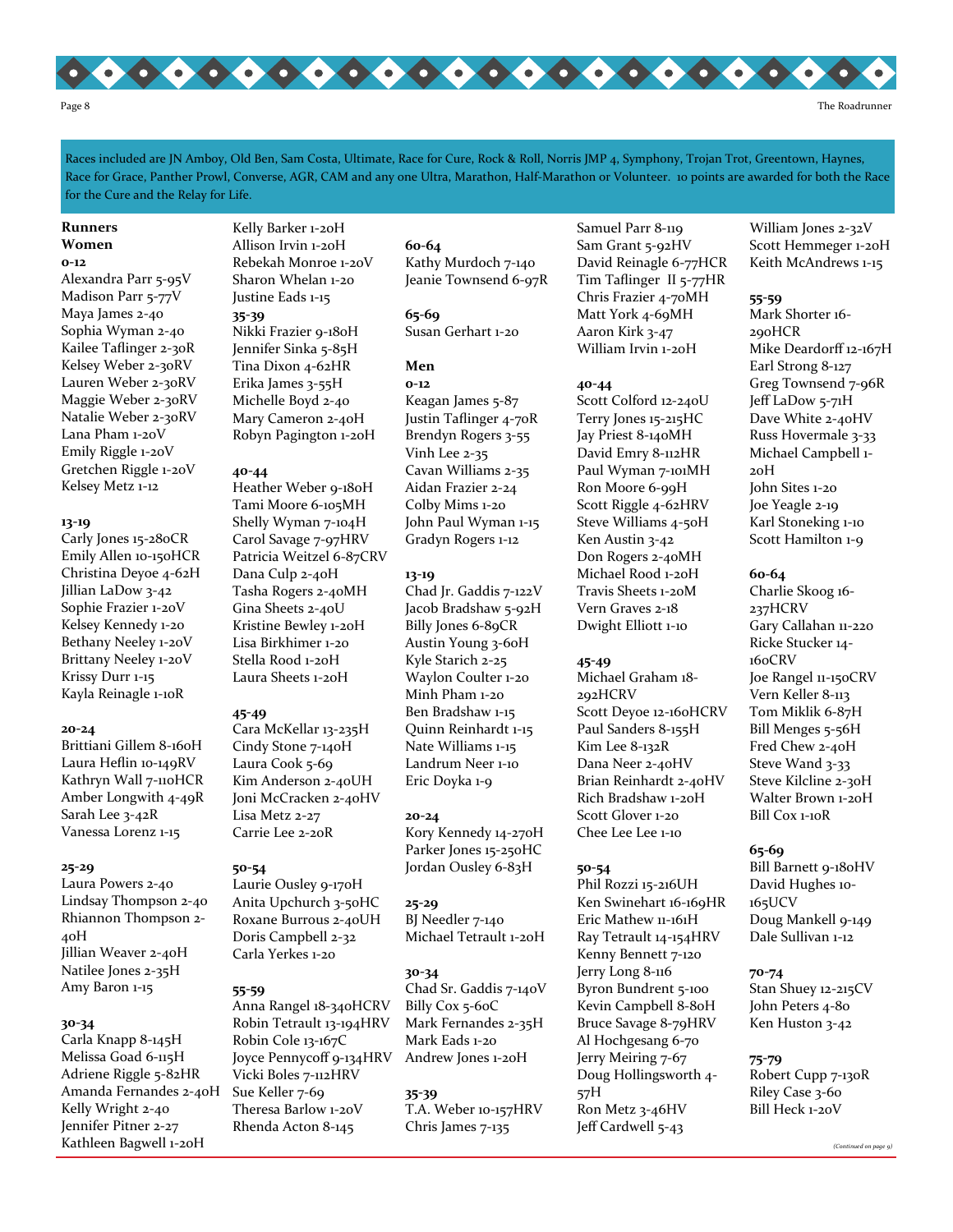

# 2011 Calendar

September 17 4th GNO Time: 5:00 p.m. Location: Downtown Kokomo, IN http://www.ckrr.us/forms/GNO\_2011.pdf

September 24 Bee Bumble 5K & 10K Time: 8:00 a.m. Location: Burnettsville, IN http://www.beebumble5k.org/

October o1 Cole Porter 15K Run/ 5K Run/Walk Time: 9:00 AM Location: Circus Building, Peru, IN http://www.nickelplatetrail.org/ColePorterRunEntryform2011.pdf

October <sub>08</sub> St. Joseph Foundation's Runnin' the Shores 5K Location: Champaign Shores Kokomo, IN Contact: Todd Moser Email: TMoser@stjoseph.stvincent.org http://www.stvincent.org/St-Joseph/Ways-to-Give/Foundation-Events.aspx October 23 Club Kokomo Nickel Plate Trail 8K /3 Mile Walk Time: 2 PM Location: Nickel Plate Trail Head Peru, IN

October 29 YMCA Jackolantern Jog 5K Run/Walk Time: 8am Location:YMCA, Kokomo

November 12 CKRR Charity 5K Run/ Walk Time: 9 AM Location: UAW 292 Union Hall, Alto & Park Roads, Kokomo, IN Contact: Charlie Skoog Phone: (765) 457-2607

Email: runckrr@aol.com

November 24 Club Kokomo Cares 5K Run/ Walk Points 20 For Each Finisher Time: 8 AM Location: Rogers Pavillion Highland Park Contact: Ray Tetrault Phone: (765) 854-1393

December 31 CKRR New Year's Eve 5K Run/ Walk Time: 2 PM Location: UAW Local 292 Contact: Joni McCracken Email: joni.renee@att.net

# 2011 Points Continued

Walkers Women 20-24 Brittany Deyoe 1-20

25-29 Ashley Taflinger 1-20H

30-34 Amy Irick 2-40

35-39 Tiffany Parr 4-80V

40-44 Anh Lee 3-60

45-49 Jean Heflin 12-230RV Angie Bowman 2-35H Stacey Jones 2-30 Chari Deyoe 1-15

50-54 Mary Miller 17-320HRV Raye Jean Swinehart 15- 212HRV Amanda Pena 13- 199HCRV Jane Inman 14-176HR Jayne Stucker 13-138CR Debbie Riffe 5-66RV Gayle Long 1-10

Kathy Touloukian 1-7 55-59

Jan Wall 6-120 Barbara Hobbs 1-10R Christine Williamson 1-10

60-64 Angela Lorenz 12-220R

65-69 Mary Lou Rutherford 15- 270CR Diana Brown 7-105RV Jane Reid 1-20V

Men 25-29 Vince Lorenz 12-230H

40-44 Brian Allen 11-200HCRV

50-54 Steve Inman 6-115 Don Hurd 4-65

55-59 Rick Spencer 6-110 Tim Taflinger 3-50HR Bob Longwith 1-10R

60-64 Toney Lorenz 15-280R Robin Michael 8-125

Melvin Hobbs III 1-10R

65-69 John Mohr 4-80 Jim Burrous 2-40UH David Mygrant 1-20H

70-74 Jerry Lambert 16- 290HCR Jim Gross 12-200H Dan Coughlin 5-69R Jerry Leach 1-20

80+ Milt Brown 2-30R